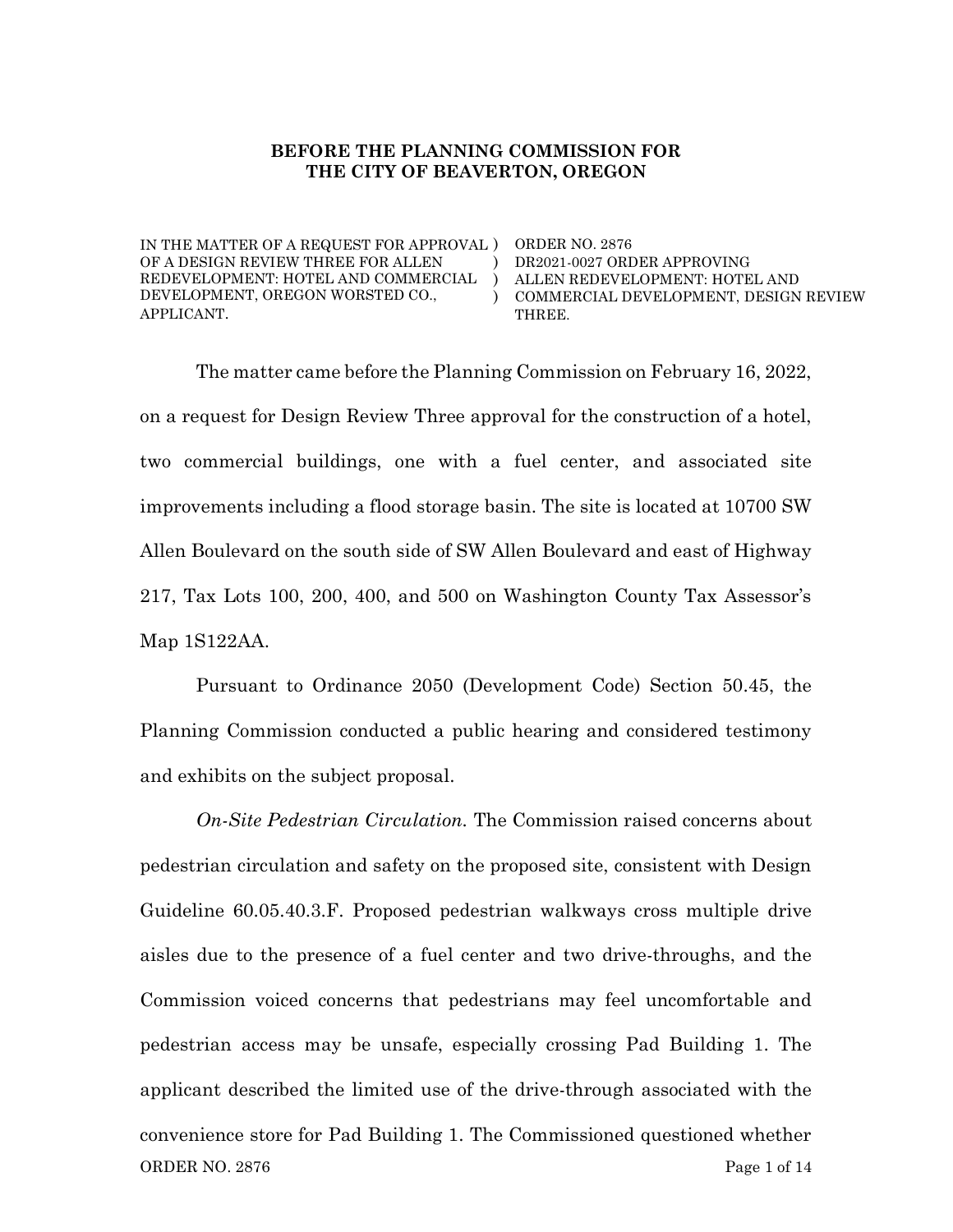additional pedestrian crossing could be provided between the eastern elevation of the hotel and the multi-use path. The applicant noted that topographic constraints on the property prevented direct pathways in some locations, but a direct connection is provided from this path to the southeast corner of the hotel. The majority of the Commission determined the Design Guideline was met.

Retaining Wall. The Commission raised concerns regarding the design of the retaining wall along the northern property line due to its size and proximity to SW Allen Boulevard. The applicant described that the retaining wall is finished with textured concrete, and proposed trees and shrubs between the building and the sidewalk offer partial screening. These design features help soften visual impacts related to the height and length of the retaining wall. The Commission concurred.

Building Orientation. The Commission questioned why the pad buildings do not provide entrances oriented to SW Allen Boulevard. The applicant indicated that due to the existing grade of the roadway and the need to elevate the finished floor of the buildings above flood level, access and orientation along the northern elevation is not feasible. Staff further discussed alternatives that were evaluated such as raising the elevation of the sidewalk on SW Allen Boulevard or the use of ramps and stairs to access a primary entry on the north elevation. These were not feasible options due to the limited space between the sidewalk and roadway, grade issues, and the location of a required public utility easement. The Commission concurred.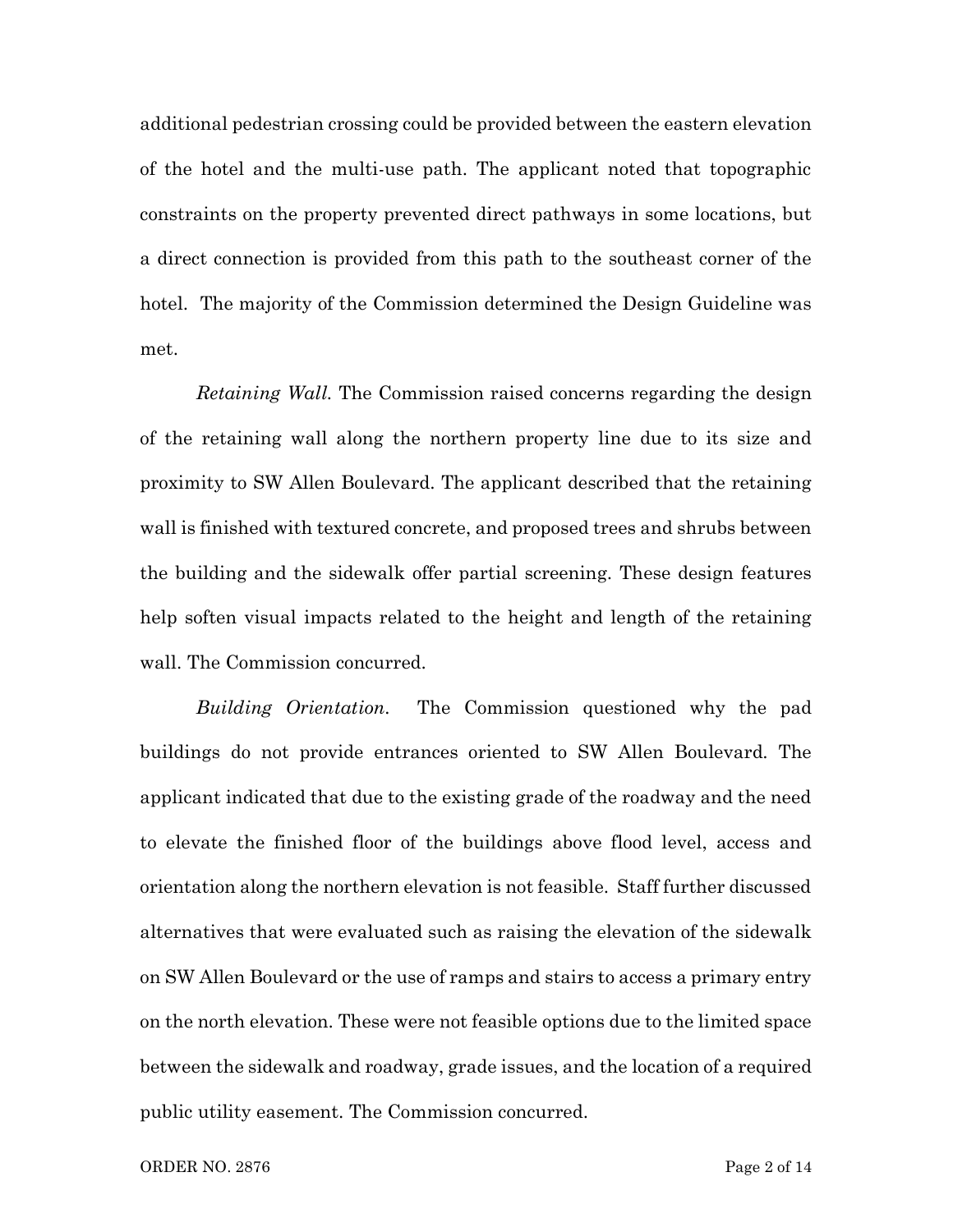Pedestrian Impact During Construction. The Commission raised concerns regarding impacts to pedestrian connections during construction of the development. Staff indicated that as part of the traffic control plan required with a Site Development Permit, pedestrian circulation during construction will be addressed. The Commission concurred.

Modification of the Condition to Require an ODOT Permit. The applicant requested that Condition No. B.8 be modified to require that an ODOT Permit be issued prior to final occupancy of the buildings instead of prior to issuance of the Site Development Permit. The applicant is concerned that the timing of obtaining other agency permits will delay the start of construction of the project. Staff explained that the condition is required for all developments in the City, and it ensures that the necessary coordination between the developer and ODOT has occurred before construction begins. The Commission concurred with staff, and the condition was not altered.

The Commission, after holding the public hearing and considering all oral and written testimony, adopts the Staff Report dated February 9, 2022, and the Supplemental Memorandum dated February 16, 2022, and the findings contained therein, as applicable to the approval criteria contained in Sections 40.03 and 40.20.15.3.C of the Development Code.

Therefore, IT IS HEREBY ORDERED that DR2021-0027 is APPROVED, based on the testimony, reports and exhibits, and evidence presented during the public hearing on the matter and based on the facts, findings, and conclusions found in the Staff Report dated February 9, 2022,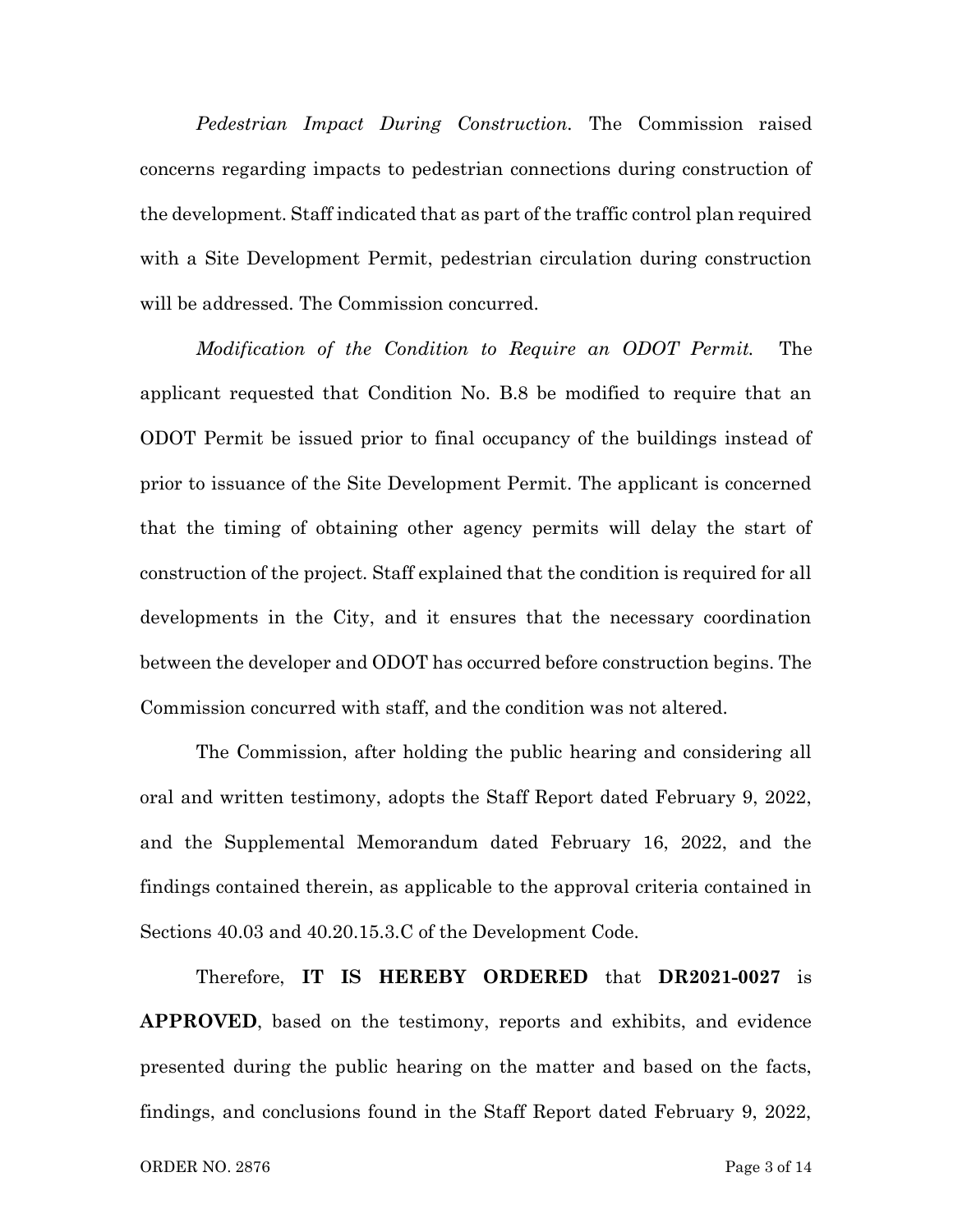and the Supplemental Memorandum dated February 16, 2022, subject to the conditions of approval as follows:

# A. General Conditions, the Applicant shall:

- 1. Ensure the associated land use applications CU2021-0004, CU2021-0005, LD2021-0002, LO2021-0001, and TP2021-0003 have been approved. (Planning / SK)
- 2. Uses supporting the drive-thru facility proposed with Pad 1 shall not exceed 250-square feet of floor area as analyzed in the supplemental traffic memorandum titled, "Convenience Store Drive-Through Supplemental Analysis" dated December 17, 2021 from Kittleson and Associates. (BDC 40.03.1) (Transportation / KM)Submit the required plans, application form, fee, and other items needed for a complete site development permit application per the applicable review checklist. (Site Development Div. / SAS)

## B. Prior to issuance of the site development permit, the applicant shall:

- 3. Retain a professional engineer to design and monitor the construction for any work governed by Beaverton Municipal Code 9.05.020, current standards in place per the City Engineering Design Manual and Standard Drawings, Beaverton Development Code (Ordinance 2050, 4010 +rev.), the current standards in place per the Clean Water Services District, Design and Construction Standards, and the City Standard Agreement to Construct and Retain Design Professionals in Oregon. (Site Development Div. / SAS)
- 4. Submit a completed and executed City Standard Agreement to Construct Improvements and Retain Design Professional(s) Registered in Oregon. After the site development permit is issued, the City Engineer and the Planning Director must approve all revisions utilizing the process set out in the Beaverton Development Code, and the City Engineering Design Manual; however, any required land use action shall be final prior to City staff approval of the engineering plan revision and work commencing as revised. (Site Development Div. / SAS)
- 5. Have the applicant for the subject property guarantee all Cityowned and maintained public improvements, grading, storm water management facilities, and driveway paving by submittal of a Cityapproved security. The security approval by the City consists of a review by the City Attorney for form and the City Engineer for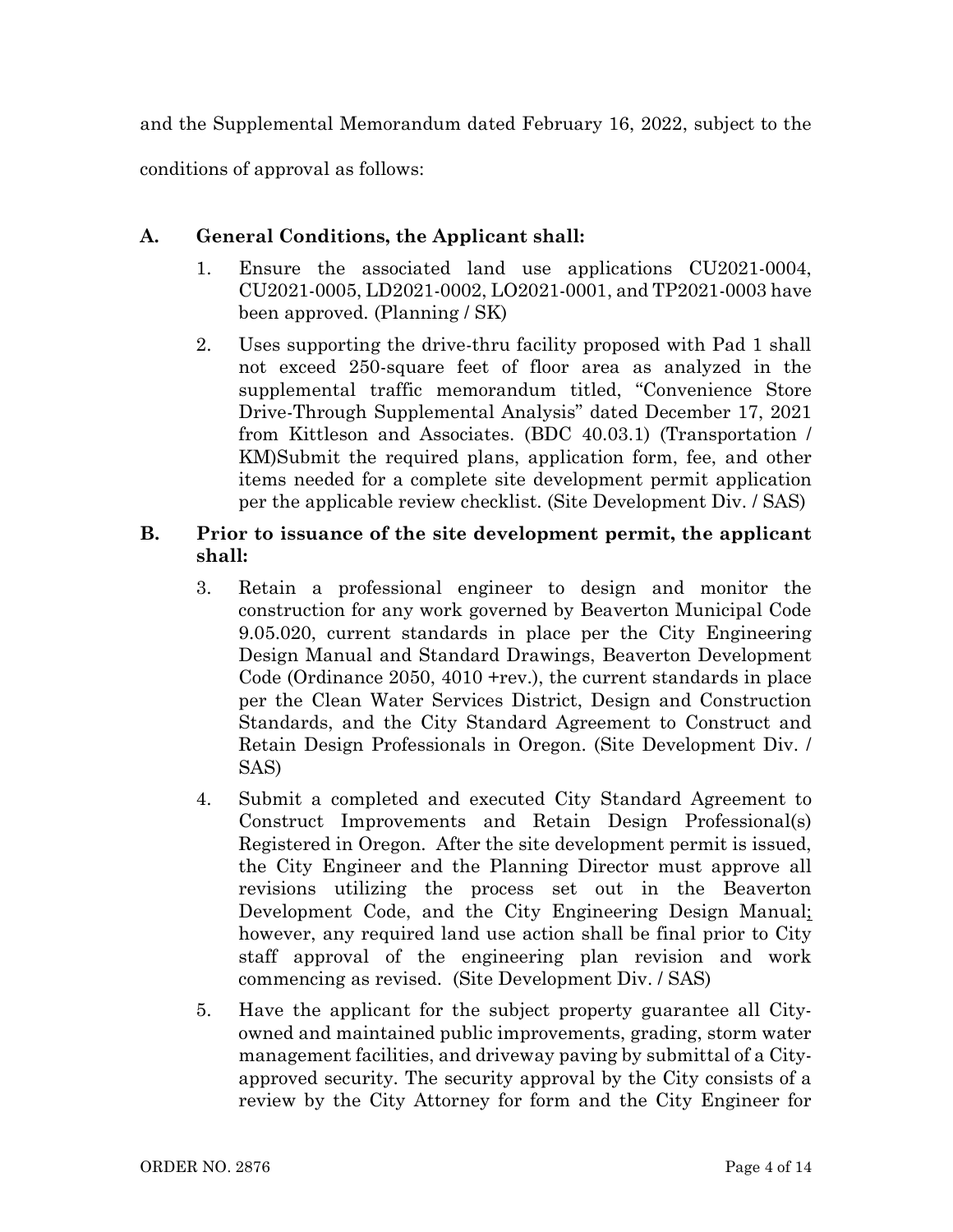amount, equivalent to 100 percent or more of estimated construction costs. (Site Development Div. / SAS)

- 6. Submit any required easements, executed and ready for recording, to the City. City will require approval of legal description and form prior to execution. (Site Development Div. / SAS)
- 7. Submit plans showing an 8' public utility easement (PUE) along all property lines adjacent to public right of way. Retaining walls (including tiebacks), public infrastructure, and any part of the building structure, including stairs, may not be within the PUE. The loadbearing distribution area of the building must also be outside of the PUE. (Site Development Div. / SAS)
- 8. Submit to the City a copy of issued permits or other approvals needed from the Oregon Department of Transportation for work within, and/or construction access to ODOT right of way. (Site Development Div. / SAS)
- 9. Submit a geotechnical with the site development permit application for review and approval. It shall be prepared by a professional engineer or registered geologist. (Site Development Div. / SAS)
- 10. Submit concurrence from Army Corps and DSL that agency permitting is required/not required for work/discharge adjacent to the FEMA mapped floodway and wetland (Site Development Div. / SAS)
- 11. If determined to be needed by the City Building Official, submit a detailed water demand analysis (fire flow calculations) in accordance with the requirements of the Fire Code as adopted by the Tualatin Valley Fire and Rescue. This analysis shall be supplemented by an actual flow test and evaluation by a professional engineer meeting the standards set by the City Engineer as specified in the Engineering Design Manual Chapter 6, 610.2. The analysis shall provide the available water volume (GPM) at 20 psi residual pressure from the fire hydrant nearest to the proposed project. (Site Development Div. / SAS)
- 12. Have obtained approvals needed from the Clean Water Services District for storm system connections as a part of the City's plan review process. These submittals will go to City for processing to Clean Water Services. (Site Development Div. / SAS)
- 13. Submit an amended or new 1200-C Permit (DEQ/CWS/City Erosion Control Joint Permit) application to the City. The applicant shall use the standard plan format per requirements for sites 5 acres or larger adopted by DEQ and Clean Water Services. (Site Development Div. / SAS)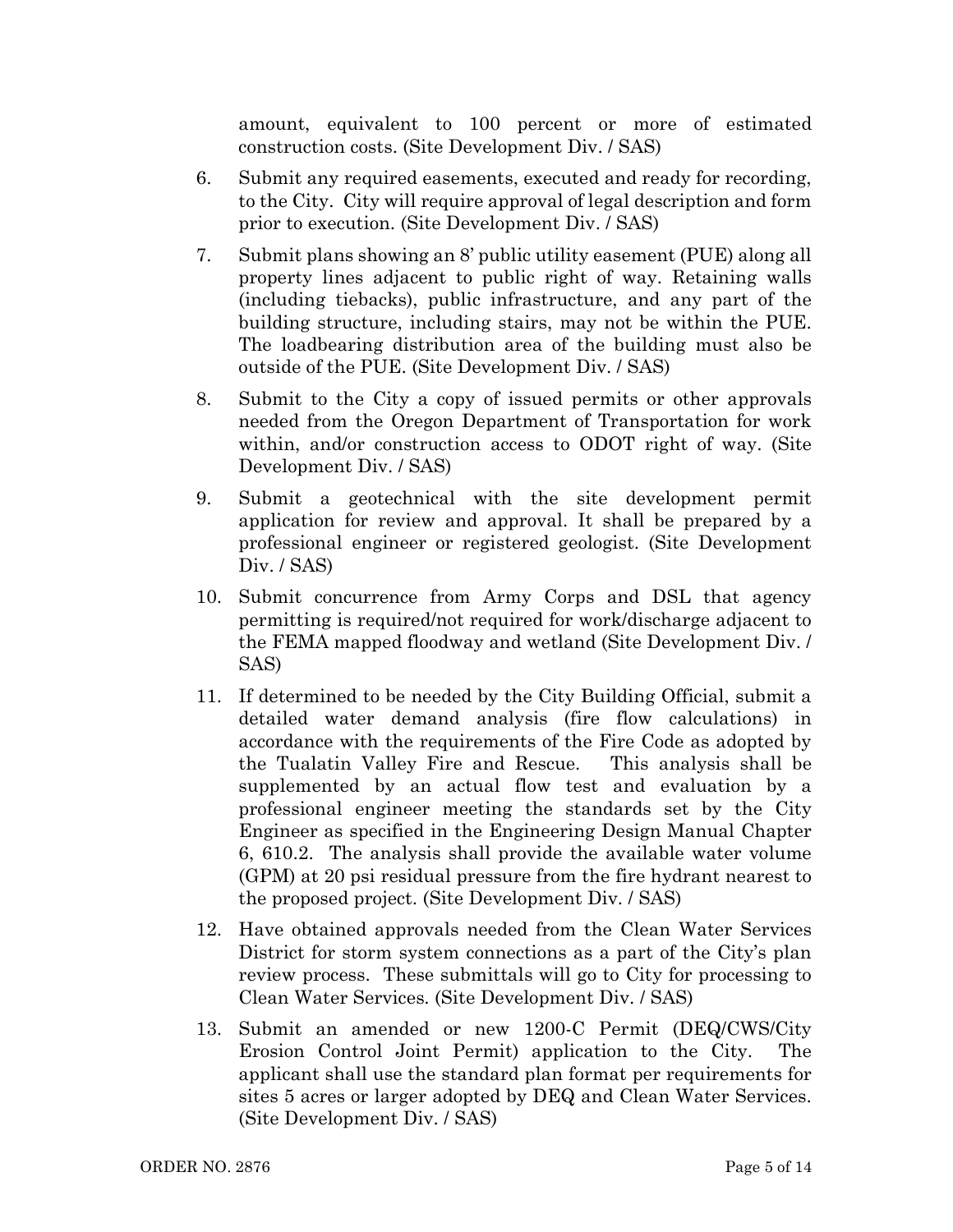- 14. Provide construction plans and a drainage report demonstrating compliance with City surface water management requirements per City 2019 Engineering Design Manual, Resolution 4542, Section 530; and with CWS Resolution and Order 2019-22 for quantity control for conveyance capacity, hydromodification and quality treatment. Fee-in-lieu can be requested if development meets criteria set forth in City EDM Sections 190, table 530.1, and 530.1.A.4 and CWS Design & Construction Standards Section 4.03.7.a and 4.04.2.a. (Site Development Div. / SAS)
- 15. Provide a drainage analysis of the subject site prepared by a professional engineer meeting the standards set by the City. The analysis shall identify all contributing drainage areas and plumbing systems for this project with the site development permit application. The analysis shall also delineate all areas for this project that are inundated during a 100-year storm event, including the safe overflow conveyance from proposed constructed stormwater management facilities. In addition, the analysis shall delineate any mapped FEMA floodplains and flood ways. (Site Development Div. / SAS)
- 16. Provide site plans that clearly show the 100-year flood limits on each plan that contains elevation information. The flood conveyance and storage of the project area at each 1-foot contour must be preserved or enhanced with cut/fill balance and a zero-rise (no-net rise) certification by a registered professional engineer. (Site Development Div. / JY)
- 17. Provide an engineering analysis of the grading and construction work proposed within the 100-year floodplain as necessary to allow for a public notice to be published in a local newspaper by the City for the proposed floodplain modifications. The applicant's engineer shall certify in writing that the project as designed will meet the requirements of City Code and Clean Water Services Design & Construction standards as they refer to the 100-year floodplain, prior to this notice being sent. The public notice and a 10-day appeal period shall occur after final approval of the site development permit plans by the City. (Site Development Div. / JY)
- 18. Submit a grading plan showing building pad elevation and minimum finished floor elevation (FFE). Pad elevation shall be at least one foot higher and FFE shall be at least three feet higher than the 100 year/emergency overflow of the storm water management facility. (Site Development Div. / SAS)
- 19. The grading plan shall exhibit that the lowest finished floor of each building is at least one foot above base flood elevation (BFE). The BFE is 192.2 feet, NAVD-88. (Site Development Div./JY)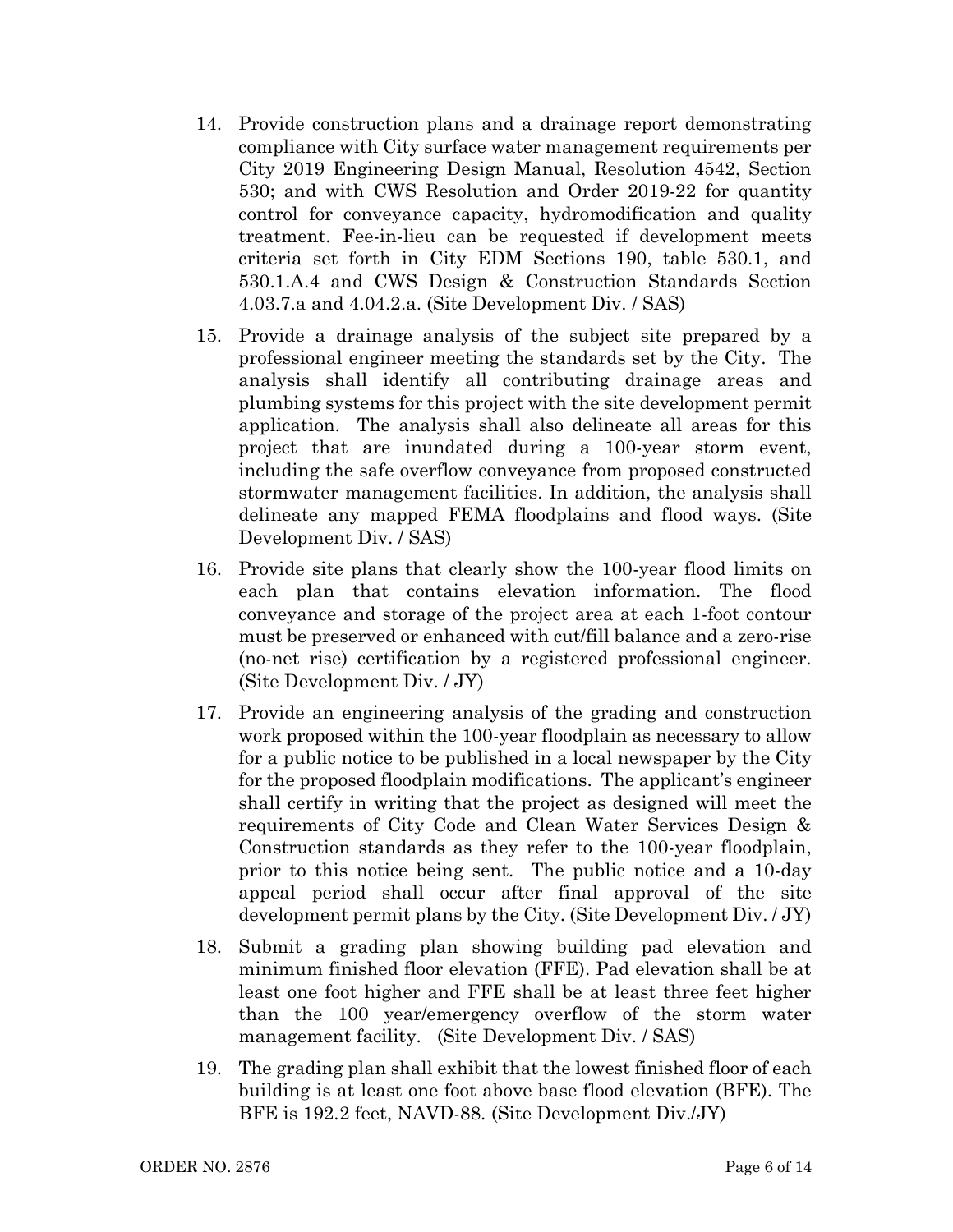- 20. Provide plans showing a proprietary stormwater treatment system for treatment of the site's piped surface water runoff, if applicable. Plans shall also show a trash capture water quality pre-treatment unit located directly upstream from any proprietary stormwater treatment system vaults or manholes. Plans shall also show a high flow bypass system to bypass surface water runoff high flows. (Site Development Div. / SAS)
- 21. Pay any required storm water system development charges (storm water quality, quantity, hydromodification and overall system conveyance) for the new impervious area proposed. (Site Development Div. / SAS)
- 22. Submit an owner-executed, notarized, City/CWS standard private stormwater facilities maintenance agreement, with maintenance plan and all standard exhibits, ready for recording with Washington County Records. (Site Development Div. / SAS)
- 23. Submit to the City a Stormwater Management Worksheet for the proposed project's net new impervious area proposed for any common areas and private streets prepared by the applicant's engineer, architect, or surveyor. The certification shall consist of an analysis and calculations determining the square footage of all impervious surfaces as a total for the common areas and private streets. In addition, specific types of impervious area totals, in square feet, shall be given for parking areas and driveways, and sidewalk and pedestrian areas. Calculations shall also indicate the square footage of pre-existing impervious surface, the new impervious surface area created, and total final impervious surface area on the entire site. (Site Development Div. / SAS)
- 24. Provide plans showing the existing 10-inch city water line to be replaced with a 12-inch city water line. 10-inch city water lines are no longer allowed by the city. System development charge credits may be available for the difference in water line costs between the 10-inch and 12-inch lines. Any credits are subject to documentation concurrence by the City Engineer (Site Development Div. / SAS)
- 25. Provide plans for the placement of underground utility lines within the site to the proposed new buildings. (Site Development Div. / SAS)
- 26. Submit plans that show maintenance access to all stormwater flow control structures. The design maintenance vehicle is identified in the Engineering Design Manual Chapter 5, Section 510. (Site Development Div. / SAS)
- 27. If required by OAR 918-780-0040, submit proposed private plumbing plans to the City Building Division for review. (Site Development Div. / SAS) (Site Development Div. / SAS)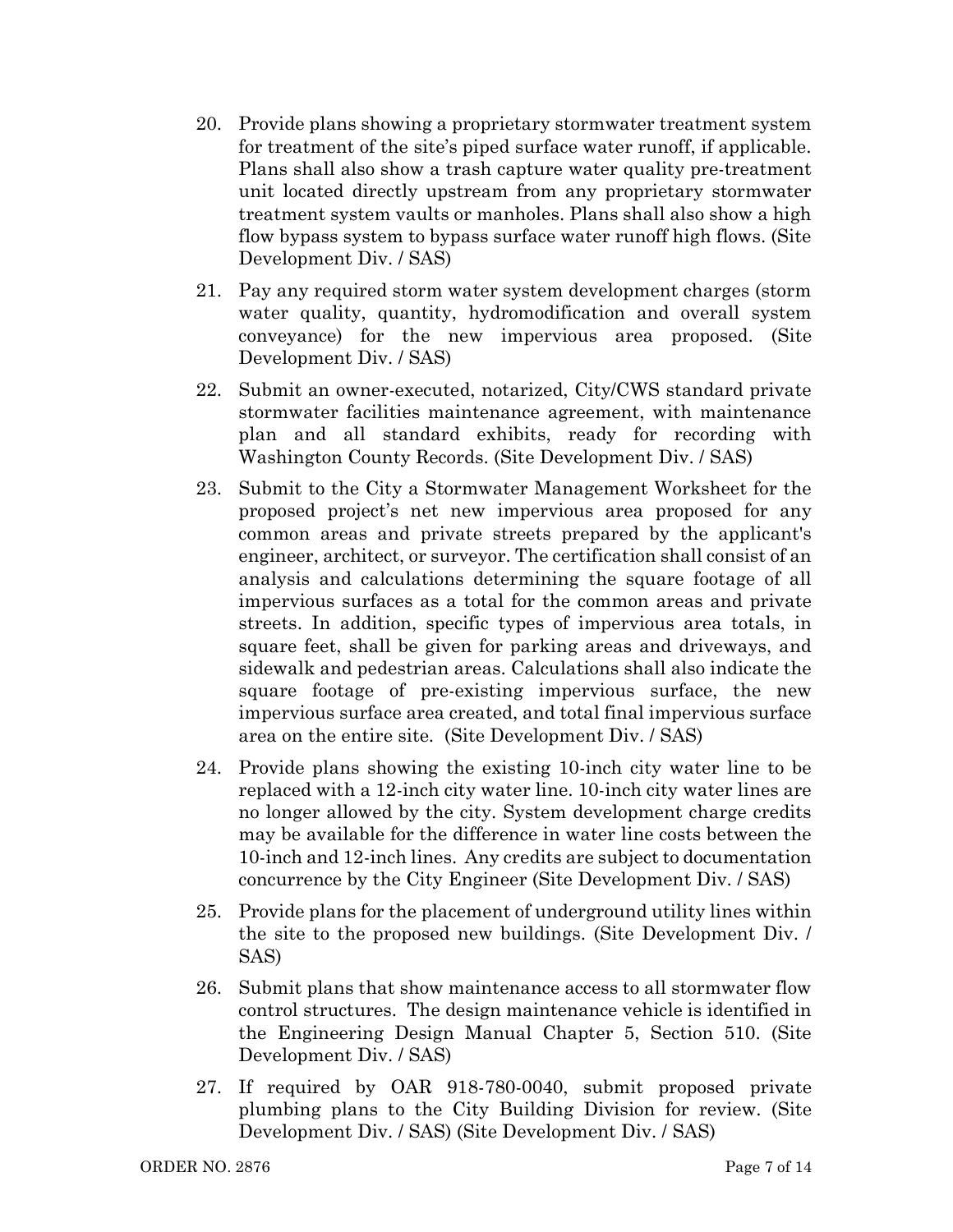- 28. Submit ODOT ADA curb ramp design checklist and standard detail DET1720 and DET1721 showing level of design detail for every public sidewalk ramp proposed with this development. Maximum designed ramp slope shall be 7.5%, maximum designed cross slope, flat landing or turning space shall be 1.5%. Two directional ADA ramps shall be provided at all corners of all intersections, regardless of curb type. See ODOT standard drawings RD754, RD155, RD756, RD757, RD758 and RD759 for ramp details. (Site Development Div. / SAS)
- 29. Provide pump calculations and sizing determinations, satisfactory to the City Engineer and Floodplain Administrator. (Site Development/JY)
- 30. Provide a design and plan for a redundant pump system in the event of pump failure. (Site Development/JY)
- 31. Provide a design and plan for a redundant energy system in the event of electrical power failure, satisfactory to the City Engineer and Floodplain Administrator. (Site Development/JY)
- 32. Provide an Operations and Maintenance plan for the pump and redundant energy system, satisfactory to the City Engineer and Floodplain Administrator (Site Development/JY)
- 33. Submit an owner-executed, notarized, Operations and Maintenance Agreement for the pump and energy system, satisfactory to the City Engineer, Floodplain Administrator, and City Attorney ready for recording with Washington County Records. (Site Development/JY)
- 34. Dedicate sufficient right of way along the site's frontage along SW Allen Boulevard for the minimum required half-street width of 50 feet along the site's western half and 48-feet along the site's eastern half as shown in the applicant's plan sheet C6.0. (BDC 40.03.1, 60.55.10) (Transportation / KM)
- 35. Provide truck turning template using the AASHTO design vehicle type WB-20D/WB-67D for a double-trailer, or another design vehicle type approved by the City Transportation Engineer, to demonstrate that fuel delivery trucks can safely enter and exit the fueling areas of the proposed gas station. (BDC 40.03.1) (Transportation / KM)
- 36. Resubmit site plans to demonstrate that the minimum sight distance requirements outlined in the City of Beaverton Engineering Design Manual (EDM) are met for the proposed commercial driveway at SW Allen Boulevard. (BDC 40.03.1 and 60.55.35, and EDM Section 210.18) (Transportation / KM)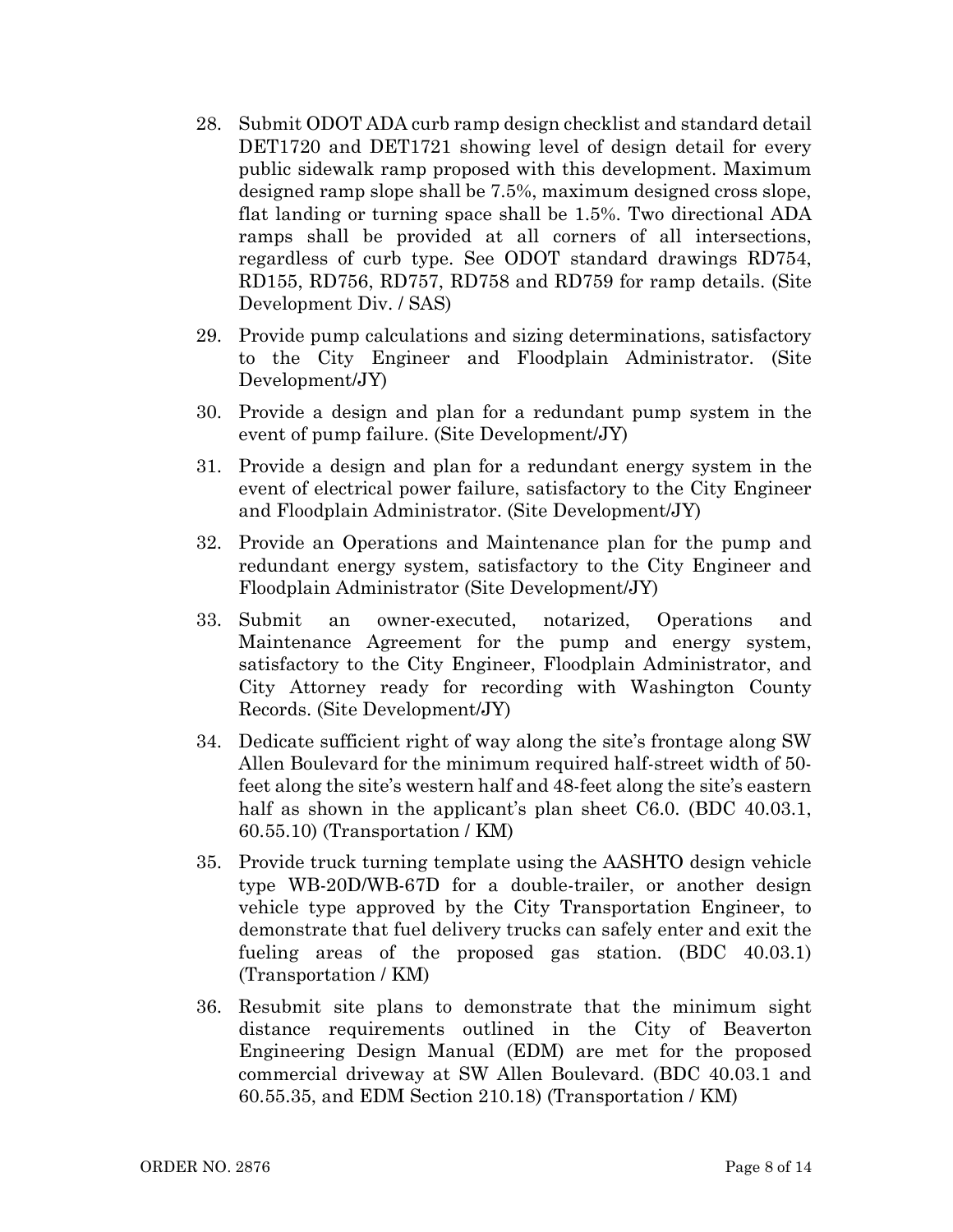- 37. Resubmit site plans to demonstrate that the minimum required standards for long term bicycle parking for all of the proposed uses with this development are met. Specifically, long term bicycle parking needs to be lit to average foot candles of 0.5, and also be covered such that the spaces are protected from weather. (BDC 60.30.10.2.B and EDM Sections 340 and 450) (Transportation / KM)
- 38. Resubmit site plans demonstrating that the one loading area provided for the hotel use shall be marked "Loading Area 30 Minutes" so as not to be in conflict with marked fire lanes. (BDC 40.03.01) (Transportation / KM)
- 39. Provide design plans for the pedestrian path along the eastern property line of the subject site shall be revised to meets the standards of the City's Engineering Design Manual Section 320, including lighting. Path width shall be 12' paved with 2' shoulders on each side. (Planning/SK)
- 40. Provide photometric data to demonstrate that the minimum technical lighting standards are met pursuant to the Design Review technical lighting standards as well the minimum lighting levels established in the Engineering Design Manual Section 450. (BDC 40.03.01, 60.05.30, 60.55.25, and EDM 450.1) (Transportation / KM)
- 41. Submit a recorded easement for the public path. A 16-foot public access easement shall be granted to the City and recorded along the eastern property line of the subject site for the public pedestrian pathway. (Planning/SK)
- 42. Record a maintenance and operations agreement, outlining the operation and maintenance of the multi-use path along the eastern property line. The agreement shall be signed by the developer and the City. The agreement shall identify the responsible party for maintenance and operation of the public pathway, which may include the following obligations: care and maintenance of the path, graffiti abatement, replacement and repair, and other issues identified by the City. (Planning/SK)

#### C. Prior to building permit issuance, the applicant shall:

- 43. Submit a complete site development permit application and obtain the issuance of site development permit from the Site Development Division. (Site Development Div. / SAS)
- 44. Make provisions for installation of all mandated erosion control measures to achieve City inspector approval at least 24 hours prior to call for foundation footing form inspection from the Building Division. (Site Development Div. / SAS)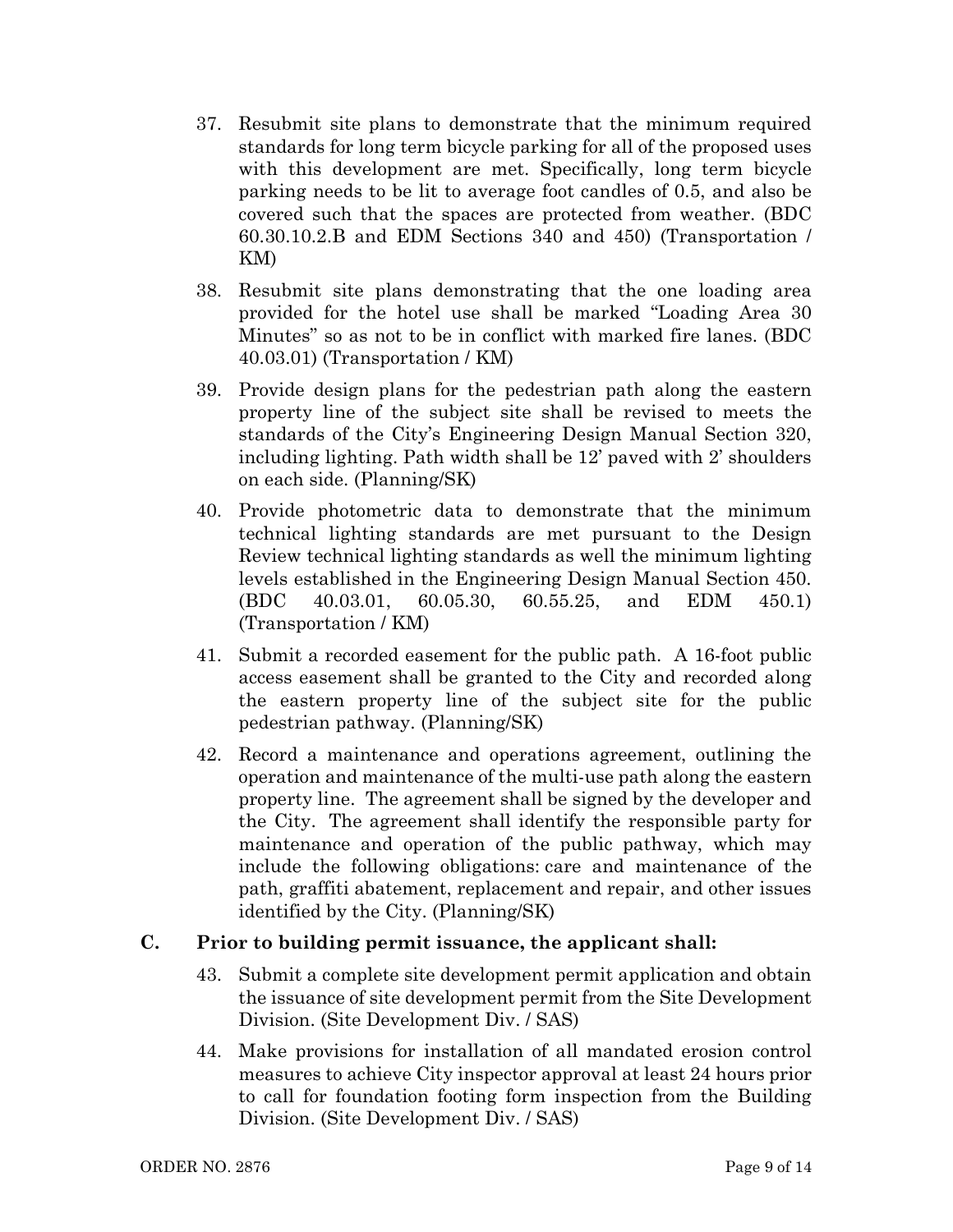- 45. Have a professional architect, engineer, or surveyor submit plans and specifications to the City Engineer and City Building Official verifying that all at-risk elements of the new construction (in particular mechanisms and electrical system) are either elevated or floodproofed as appropriate per City Code, FEMA requirements, IBC Appendix G (Flood-resistant Construction), and ASCE/SEI 24- 05, and as determined by the City Floodplain Administrator and City Building Official. Floodplain elevations will be identified on plans. (Site Development Div. / JY)
- 46. Show 10 foot clearance on the trash enclosure roofs. This will allow for the lid of a 4-yard container that's on casters to be fully opened or closed, as needed by the user. (Recycling/ EC)
- 47. Show 10 foot doors without a center post on the trash enclosures. This allows for adequate space to safely maneuver the containers to the vehicle for servicing. Note, two 6' doors without a center post, allowing for a 12' opening would be acceptable in this situation. Curbs shall not be placed between the drive aisle and the trash enclosure opening. (Recycling/ EC)
- 48. Provide revised elevation plans showing material on facades on Building Pad 1, shown in green on the Elevation Plans dated January 31, 2022 plans, are a different material than the remainder of the facade. The material shall be masonry, stone, wood, terra cotta, and tile or a similar permanent and durable material. (Planning/BG)
- 49. Provide revised elevation plans showing a different, contrasting trim material placed between the second and fourth story of the hotel building on all elevations. (Planning/BG)
- 50. Provide revised elevation plans showing a cornice treatment or trim placed along the roofline of Building Pad 1. (Planning/BG)

# D. Prior to approval of the final plat, the applicant shall:

- 51. Have verified to the satisfaction of the City Engineer that the location and width of all existing and proposed rights of way and easements are adequate; that each parcel and tract has proper access provisions; and that each parcel and tract has adequate public utility service provision/availability per adopted City standards and requirements. (Site Development Div. / SAS)
- 52. Have commenced construction of the site development improvements to provide minimum critical public services to site (access graded, cored and rocked; wet utilities installed) as determined by the City Engineer and to allow for verification that the location and width of proposed rights of way and easements are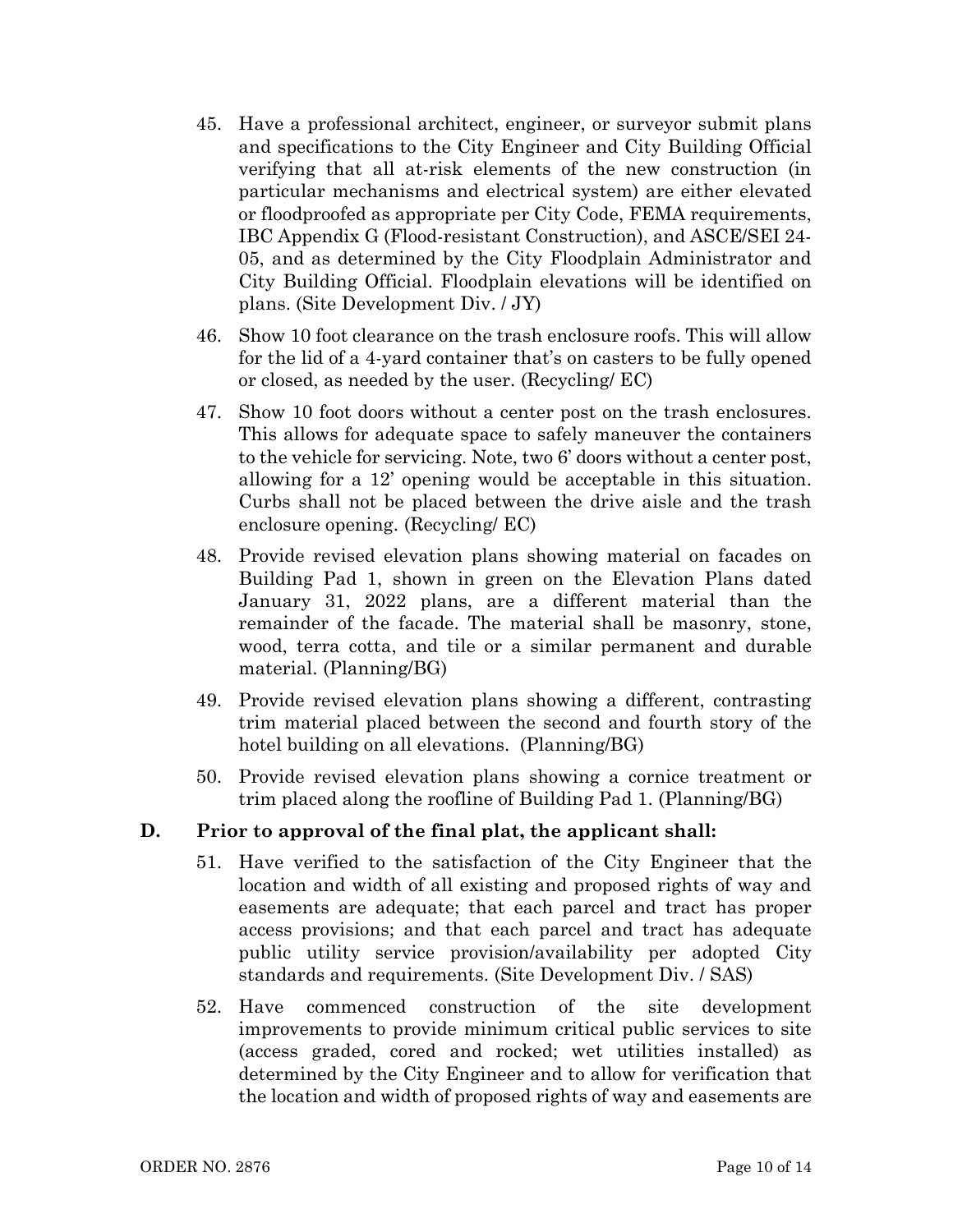adequate for the completed infrastructure, per adopted City standards. (Site Development Div. / SAS)

53. Show granting of any required on-site easements on the plat, along with plat notes as approved by the City Engineer for area encumbered and County Surveyor as to form and nomenclature. The applicant's engineer or surveyor shall verify all pre-existing and proposed easements are of sufficient width to meet current City standards in relation to the physical location of existing site improvements. (Site Development Div. / SAS)

## E. Prior to final inspection/occupancy of any building permit, the applicant shall:

- 54. Have the landscaping completely installed or provide for erosion control measures around any disturbed or exposed areas per Clean Water Services standards. (Site Development Div. / SAS)
- 55. Have substantially completed the site development improvements as determined by the City Engineer. (Site Development Div. / SAS)
- 56. Have placed underground all affected, applicable existing overhead utilities and any new utility service lines within the project and along any existing street frontage as determined at permit issuance. (Site Development Div. / SAS)
- 57. Install or replace, to City specifications, all sidewalks which are missing, damaged, deteriorated, or removed by construction. (Site Development Div. / SAS)
- 58. Have obtained a Source Control Sewage Permit from the Clean Water Services District (CWS) and submitted a copy to the City Building Official if an Industrial Sewage permit is required, as determined by CWS. (Site Development Div. / SAS)
- 59. Submit an approved FEMA elevation certificate (on current FEMA form) for each structure. Elevation certificate to be prepared by an Oregon licensed architect, engineer, or surveyor Submit the elevation certificate to the city's Floodplain Administrator and the City's Building Official. Certify that the lowest finished floor is at least one foot above base flood elevation (BFE). The base flood elevation is 192.2 feet, NAVD-88. (Site Development Div./JY)
- 60. Provide a post construction survey of the floodplain storage including the elevations of the floodplain storage at a grid of 25 feet on the bottom of the storage facility and at 50-feet intervals at the top of storage facility. Provide elevations (inflow and outflow) of all piping associated with the storage facility. Provide elevations for the pumps. (Site Development/JY)
- 61. Have recorded the final plat in County records and submitted a recorded copy to the City. (Site Development Div. / SAS)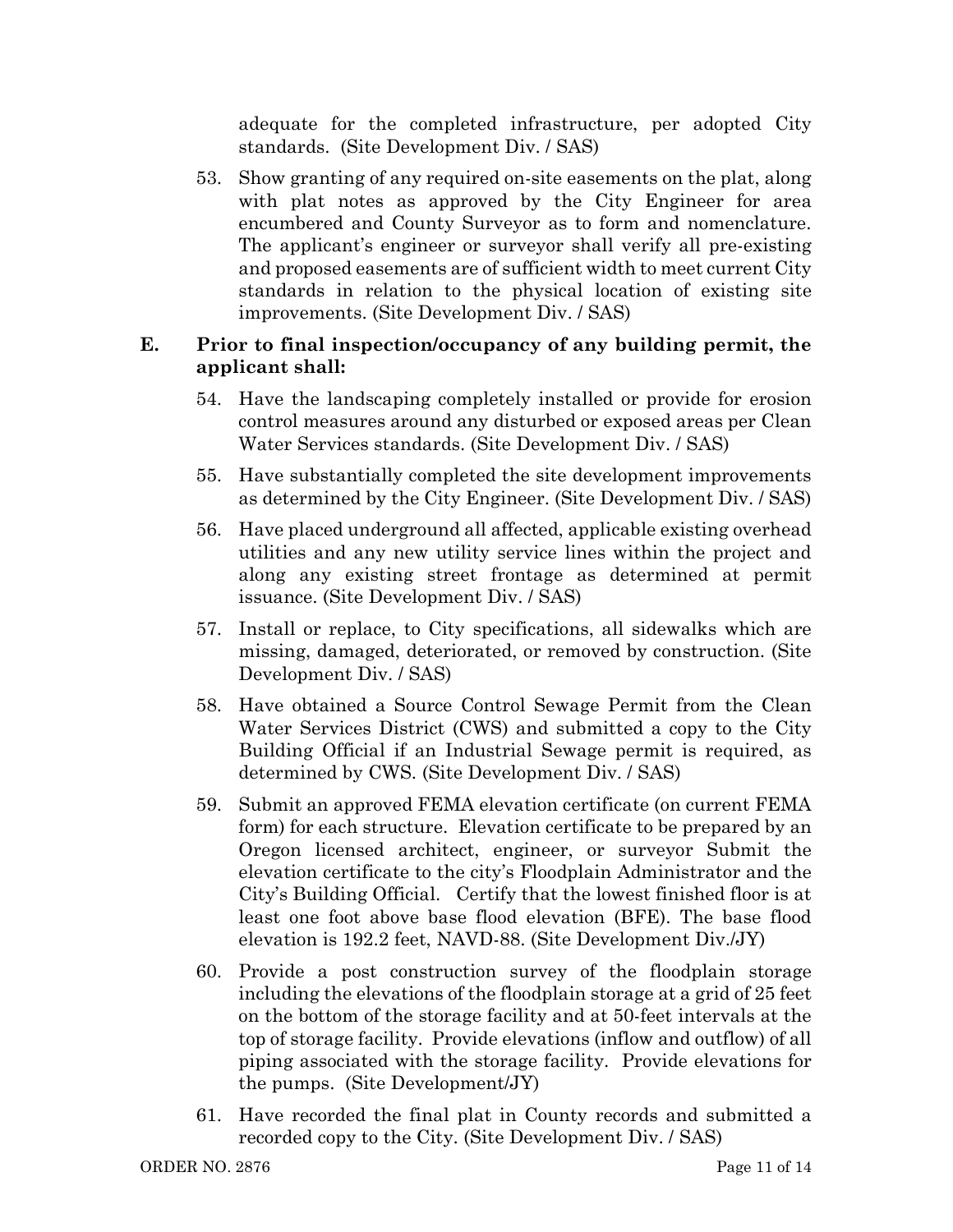- 62. Reconstruct the public street frontage along SW Allen Boulevard to provide the following:
	- a) Along the western half of the site's frontage: Portion of the center turn lane ranging from approximately 6'6" to 7'2" as shown on the applicant's approved site plans; two 12-foot wide eastbound vehicle travel lanes, 5-foot wide bicycle lane; 7.5-foot wide planter strip (including the standard 6" curb); and a 6-foot wide sidewalk.
	- b) Along the eastern half of the site's frontage: 5-foot wide portion of the center turn lane; two 12-foot wide eastbound vehicle travel lanes, 5-foot wide bicycle lane; 7.5-foot wide planter strip (including the standard 6" curb); and a 6-foot wide sidewalk.

## F. Prior to release of performance security, the applicant shall

- 63. Have completed the site development improvements and verify that the location and width of proposed rights of way and easements are adequate for the completed infrastructure, per adopted City standards. The project shall meet all outstanding conditions of approval as determined by the City. Additionally, the applicant and professional(s) of record shall have met all obligations under the City Standard Agreement to Construct Improvements and Retain Design Professional Registered in Oregon, as determined by the City Engineer. (Site Development Div. / SAS)
- 64. Submit any required easements, executed and ready for recording, to the City. City will require approval of legal description and form prior to execution. The applicant's engineer or surveyor shall verify all pre-existing and proposed easements are of sufficient width to meet City standards. (Site Development Div. / SAS)
- 65. Provide a post-construction cleaning, system maintenance, and any proprietary stormwater treatment system recharge/replacement servicing report per manufacturer's recommendations for the site's proprietary storm water treatment systems by a qualified maintenance provider as determined by the City Engineer. Additional service report will be required per maintenance schedule and until the maintenance and planting period is complete. (Site Development Div. / SAS)
- 66. Provide an additional performance security for 100 percent of the cost of plants, planting materials, and any maintenance labor (including irrigation) necessary to achieve establishment of the vegetation as shown on the approved plan within the storm water management facility, vegetated corridor, and the wetland mitigation areas, as determined by the City Engineer. If the plants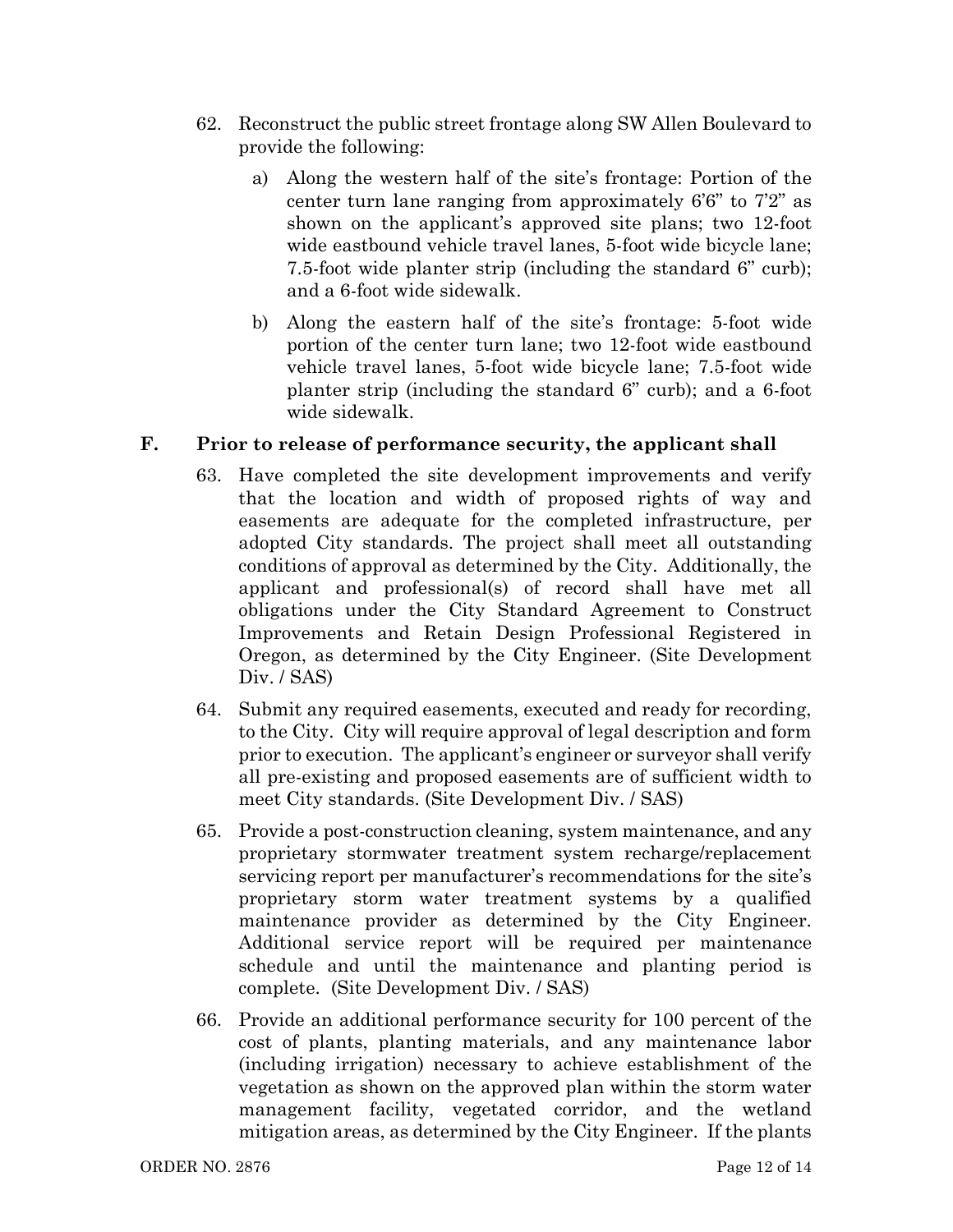are not well established (as determined by the City) within a period of two years from the date of substantial completion, a plan shall be submitted by the engineer of record and landscape architect (or wetland biologist) that documents any needed remediation. The remediation plan shall be completely implemented and deemed satisfactory by the City prior to release of the security. (Site Development Div. / SAS)

67. Provide a 2-year Maintenance Security with a value of 25 percent of the cost to construct City-owned and maintained public improvements, grading, storm water management facilities, and driveway paving. The security approval by the City consists of a review by the City Attorney for form and the City Engineer for amount. It will run concurrently with the performance security of the plant establishment and will be released after a minimum of 2 years after project acceptance, following the correction of any identified defects. (Site Development Div. / SAS)

Motion CARRIED, by the following vote:

AYES: Lawler, Winter, Glenewinkel, Nye, Saldanha NAYS: Teater ABSTAIN: None. ABSENT: McCann

Dated this  $\frac{16}{\text{day of}}$  February 2022.

To appeal the decision of the Planning Commission, as articulated in Land Use

Order No. 2876 an appeal must be filed on an Appeal form provided by the

Director at the City of Beaverton Community Development Department's office

| by | no       | later | than | 4:30  | p.m. | on |
|----|----------|-------|------|-------|------|----|
|    | March 17 |       |      | 2022. |      |    |